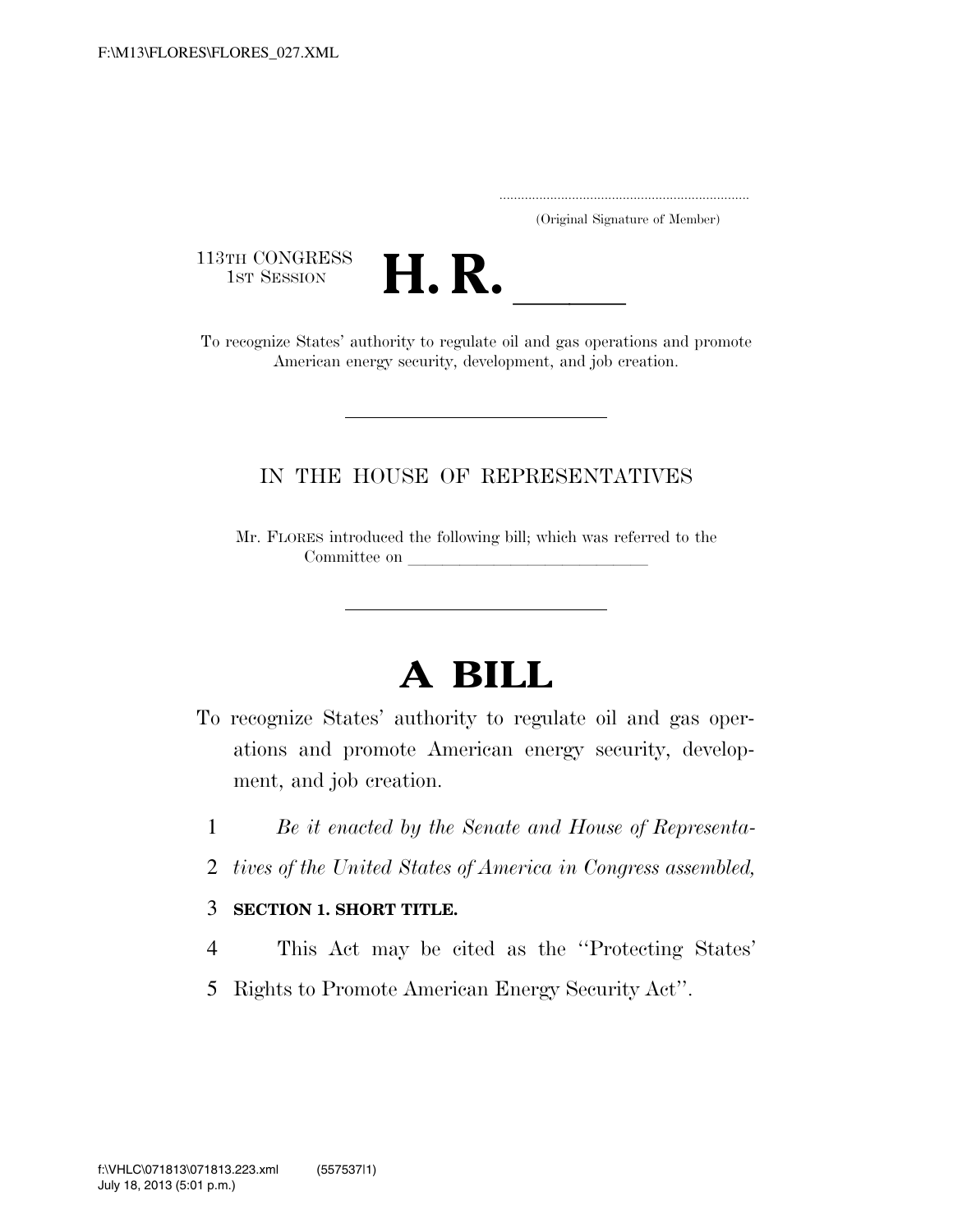**SEC. 2. STATE AUTHORITY FOR HYDRAULIC FRACTURING REGULATION.** 

 The Mineral Leasing Act (30 U.S.C. 181 et seq.) is amended by redesignating section 44 as section 45, and by inserting after section 43 the following:

## **''SEC. 44. STATE AUTHORITY FOR HYDRAULIC FRACTURING REGULATION.**

 ''(a) IN GENERAL.—The Department of the Interior shall not enforce any Federal regulation, guidance, or per- mit requirement regarding hydraulic fracturing, or any component of that process, relating to oil, gas, or geo- thermal production activities on or under any land in any State that has regulations, guidance, or permit require-ments for that activity.

 ''(b) STATE AUTHORITY.—The Department of the Interior shall recognize and defer to State regulations, permitting, and guidance, for all activities related to hy- draulic fracturing, or any component of that process, re- lating to oil, gas, or geothermal production activities on Federal land regardless of whether those rules are duplica- tive, more or less restrictive, shall have different require-ments, or do not meet Federal guidelines.

 ''(c) HYDRAULIC FRACTURING DEFINED.—In this section the term 'hydraulic fracturing' means the process by which fracturing fluids (or a fracturing fluid system) are pumped into an underground geologic formation at a